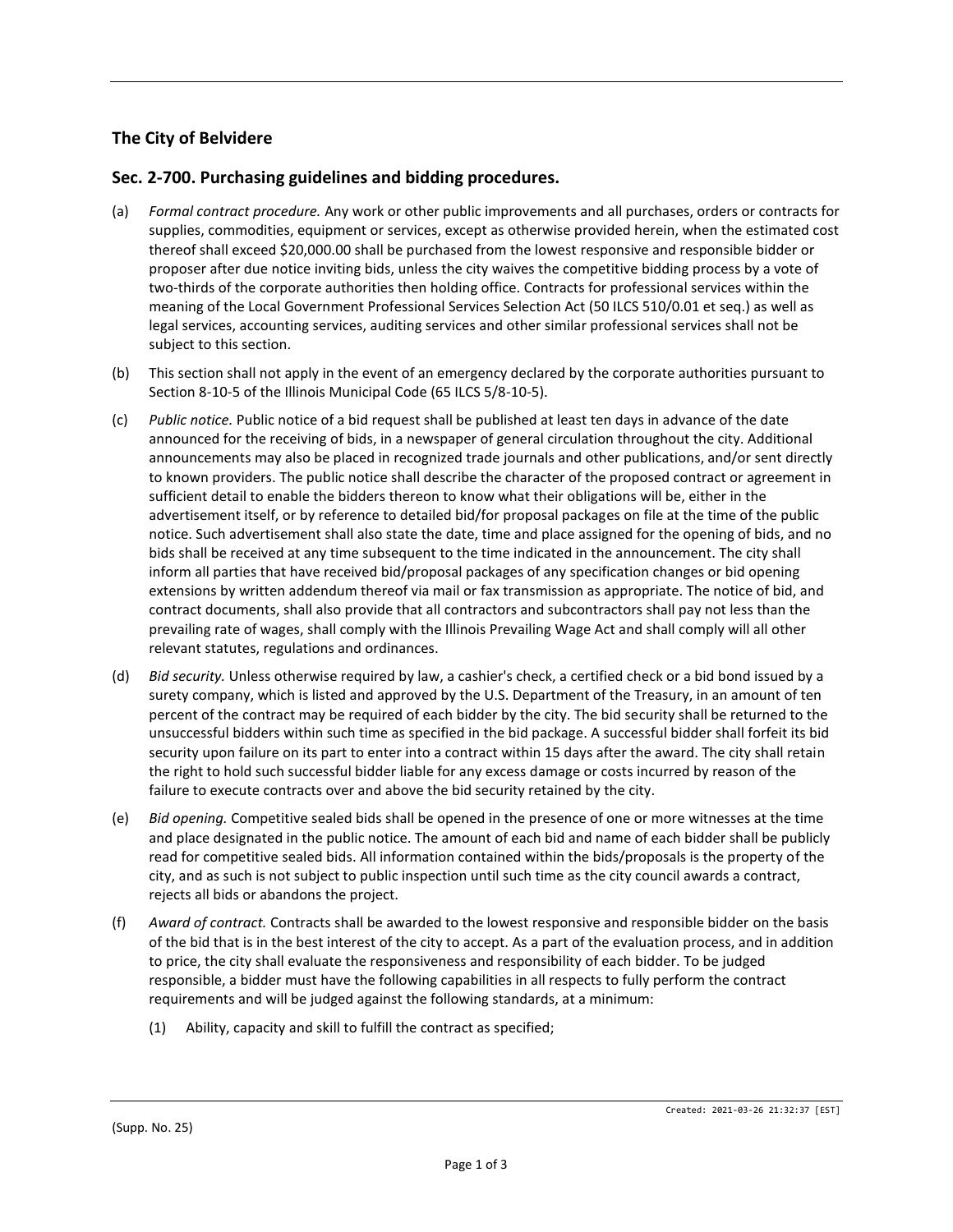- (2) Ability to supply the commodities, provide the services or complete the construction promptly, or within the time specified, without delay or interference;
- (3) Character, integrity, reputation, judgment, experience and efficient;
- (4) Quality of performance on previous contracts;
- (5) Previous and existing compliance with laws and ordinance relating to the contract;
- (6) Sufficiency of financial resources;
- (7) Quality, availability and adaptability of the commodities, services or construction, the relation to the city's requirements;
- (8) Ability to provide future maintenance and service under the contract;
- (9) Number and scope of conditions attached to the bid/proposal;
- (10) Record of payments for taxes, licenses or other monies due the city.
- (g) For procurement of services, equipment and supplies, requests for proposals may be utilized in lieu of the procedures set forth in subsections (c), (d), and (e) above. In such event, the city shall request proposals from not less than three vendors. The city may award a contract under this subsection even if less than three of the vendors submit a proposal.
- (h) *Award of construction contracts over \$25,000.00.* In addition to the criteria set forth in subsection (e) above, to be judged responsible on a construction contract estimated to cost in excess of \$25,000.00, a bidder must comply with the following requirements and submit evidence of such compliance, verified under oath on a form designated by the city:
	- (1) Documents evidencing compliance with all applicable laws pre-requisite to doing business in the state.
	- (2) A valid federal employer tax identification number or, if an individual, a valid Social Security number.
	- (3) A statement of compliance with the Illinois Prevailing Wage Act (820 ILCS 130/1 et seq.), and all rules and regulations therein for the past five years.

A contractor who has been found by the Illinois Department of Labor to be in violation of the Prevailing Wage Act twice within a three-year period may be deemed not to be a responsible bidder/proposer for two years from the date of the latest finding.

- (4) Evidence of participation in apprenticeship and training programs applicable to the work to be performed on the project which are approved by and registered with the United States Department of Labor's Office of Apprenticeship, or its successor organization.
- (5) Evidence of compliance with the Substance Abuse Prevention on Public Works Projects Act (820 ILCS 265/1 et seq.).
- (6) A statement listing individuals who will perform work on the project on behalf of the contractor and evidence that:
	- a. Individuals are properly classified as an employee or independent contractor under applicable state and federal laws; and
	- b. Employees are covered under a workers' compensation insurance policy and properly classified under such policy.
- (7) A list of sub-contractors from whom the contractor has accepted a bid and/or intends to hire on the project, if applicable.

(Supp. No. 25)

Created: 2021-03-26 21:32:37 [EST]